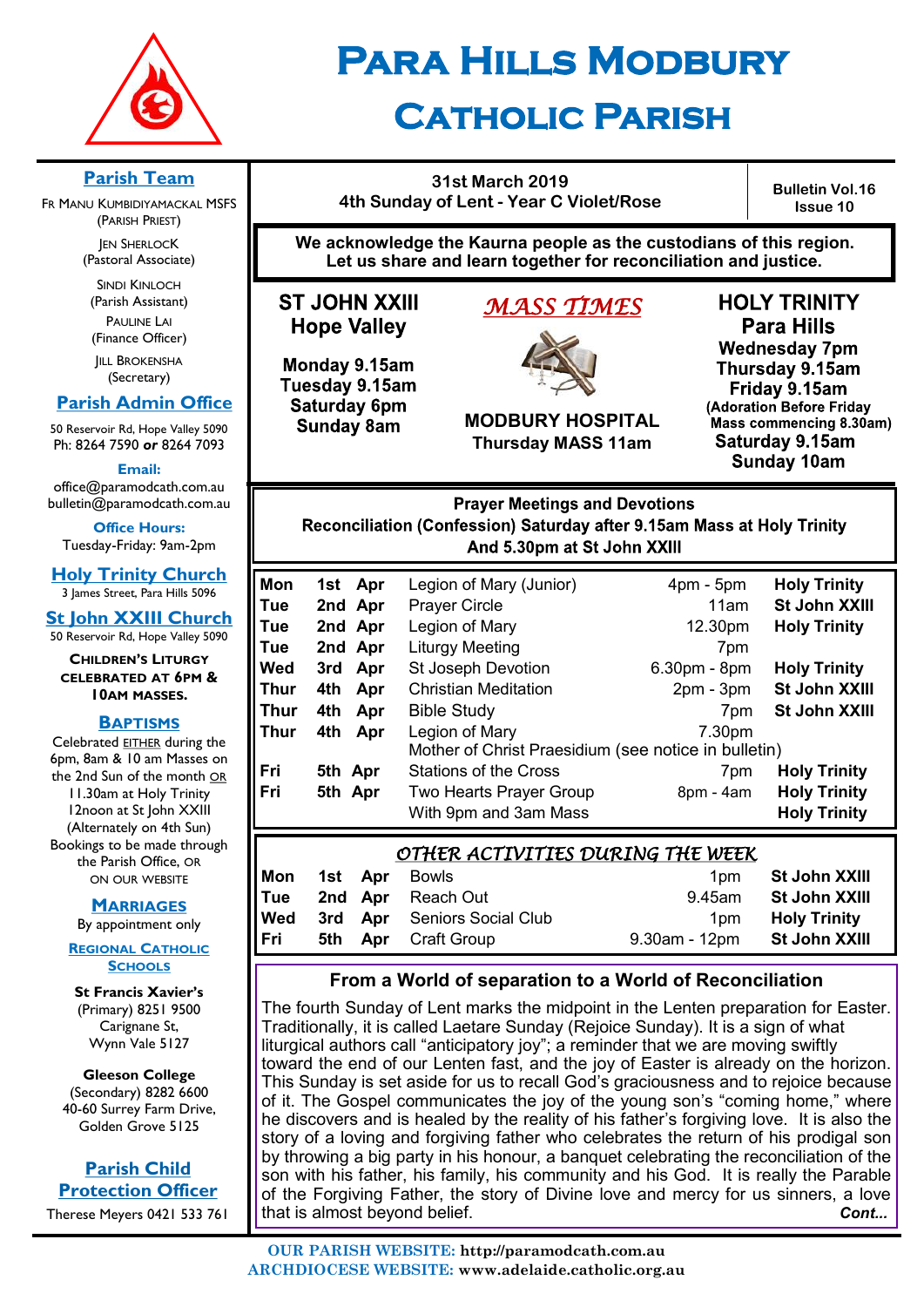#### *Cont...*

Acknowledging the allegation that he mingled with the sinners, Jesus outlines the three aspects or dimensions of repentance, by presenting three characters in this parable: 1) the repentant younger son, 2) the forgiving father and 3) the self-justifying elder son. This is a double-edged parable. The lesson of Divine mercy to sinners is shown by the Father's reception of the returned younger son. A stern warning is given to the self-righteous people by presenting the dialogue

between the father and his older son.

The repenting son: Awakened by his sufferings, he gathered enough courage to return to his father and confess his sin, thus becoming the model for repentant sinners. He had resolved to become a "hired servant" of his family, thereby regaining a measure of honour and independence, but with a social status matching his guilt and failure. Moreover, he would be able to take care of his father for as long as the father lived.

The father in the story represents God the Father.

Although the story of the prodigal son is often given as an example of repentance, it is actually the story of how God forgives and heals the repentant sinner. Like God, the father in the parable was ready to forgive both of his "sinful" sons even before they repented.

The self-justifying elder son: The unforgiving elder son represents the self-righteous Pharisees. He had no feelings of sympathy for his brother. He played the part of a dutiful son, but his heart was not in it. He was resentful, bitter and angry. He levelled a series of allegations against his brother, whom he viewed as a rival. Instead of honouring his father by joining him in accepting his brother and playing an appropriate role at the meal, the elder son publicly insulted and humiliated his father (vv. 28-30). Jesus includes this character in the story to represent the scribes and Pharisees who began to complain, saying, "This man welcomes sinners and eats with them."

We need to accept the fact that we all have wandered far from the Father's love and realise the fact that this lent is a time to "pass over," from a world of separation to a world of reconciliation. The story of the prodigal son asks each of us an important question: Will you accept the Father's forgiveness and partake of the banquet, or will you remain outside? Lent is a time to transform

hatred into love, conflict into peace, death into eternal life.

anufrumbedramatako





**LITURGY COMMITTEE MEETING The next Liturgy Committee Meeting Tuesday 2nd April at 7pm**

| Readings for 7th April 2019 |      |              |
|-----------------------------|------|--------------|
| 1st Reading Isaiah          |      | $43:16 - 21$ |
| 2nd Reading Philippians     |      | $3:8 - 14$   |
| Gospel                      | John | $8:1 - 11$   |

#### **Our Community's Prayer Petitions**  *PLEASE NOTE: THE NAMES ON THE SICK LIST WILL REMAIN FOR TWO MONTHS ONLY UNLESS OTHERWISE NOTIFIED.*

**BULLETIN PRAYER LIST:** Please note that names can only be added to this list by immediate family, or the ill person themselves (for reasons of privacy).

#### **Please Remember in your Prayers Those who are sick, especially:**

Sylvia Gisi, Asher Caudle, David North, Elijah Neri, Wayne Collins, Antoinette Pascale, Marg Dolman, Charlotte Fussell, Selena (Rose) Quinn, Phyllis Anthony, Pam Ridley, Reta Lockyer, Michael Pritchard, John MacGrath, Ken Robinson, Graham Armstrong, Mary Redmond, Graham Speed, Marlen Piineda, David Truman, Bruce Mc Andie, Rosa Maria Santos, Sean Molloy, Betty Roper, Imperia De Ionno, Julie Reimann, Imelda Schulz, Maddison Calleja, Janice Forrester, Ray Zielonka, Jim Marlow, Gerry Canavan, Jayden Lee, Audrey Athayde, Marie Boulton, Sr. Marleen Dewar OLSH, Kay Kennedy, Rita Robinson, Eileen Ryan, Gary Lockyer, Yvonne Summers, Darcy Ridley, Marie Bakaj, Regan Barry, Dudley Dolman, Fr. Michael Walsh, Pat Feutrill, Paul Holmes, Michael Lochhead.

**Recently Deceased**

John Cherry, Monsignor Denis Edwards

|     | <b>Saints/Feast Days Of the Week</b> |
|-----|--------------------------------------|
| 2nd | <b>St Francis of Paola</b>           |
| 4th | St Isidore                           |
| 5th | <b>St Vincent Ferrer</b>             |





Fourth Sunday of Lent 31st March 2019



Michaela is a 21-year-old trainee at Purple House, a dialysis center in the Central Desert for people suffering from kidney disease. The Aboriginal-controlled service gives patients the opportunity to stay connected with their culture. They do this through traditional healing

practices and income-generating activities, such as making bush balms and soaps. With the support of Caritas partners, Michaela is helping to build a social enterprise, a connection to culture and a new outlook for the chronically ill.

Please donate to Project Compassion 2019 and help lift communities in Indonesia out of poverty, and give them hope to protect our common home.

Lives change when we all give 100%. You can donate through Parish boxes and envelopes, by visiting www.caritas.org.au/projectcompassion or phoning 1800 024 413.

**The Caritas Australia Project Compassion boxes and envelopes for Lent are available for collection at the back of the Church**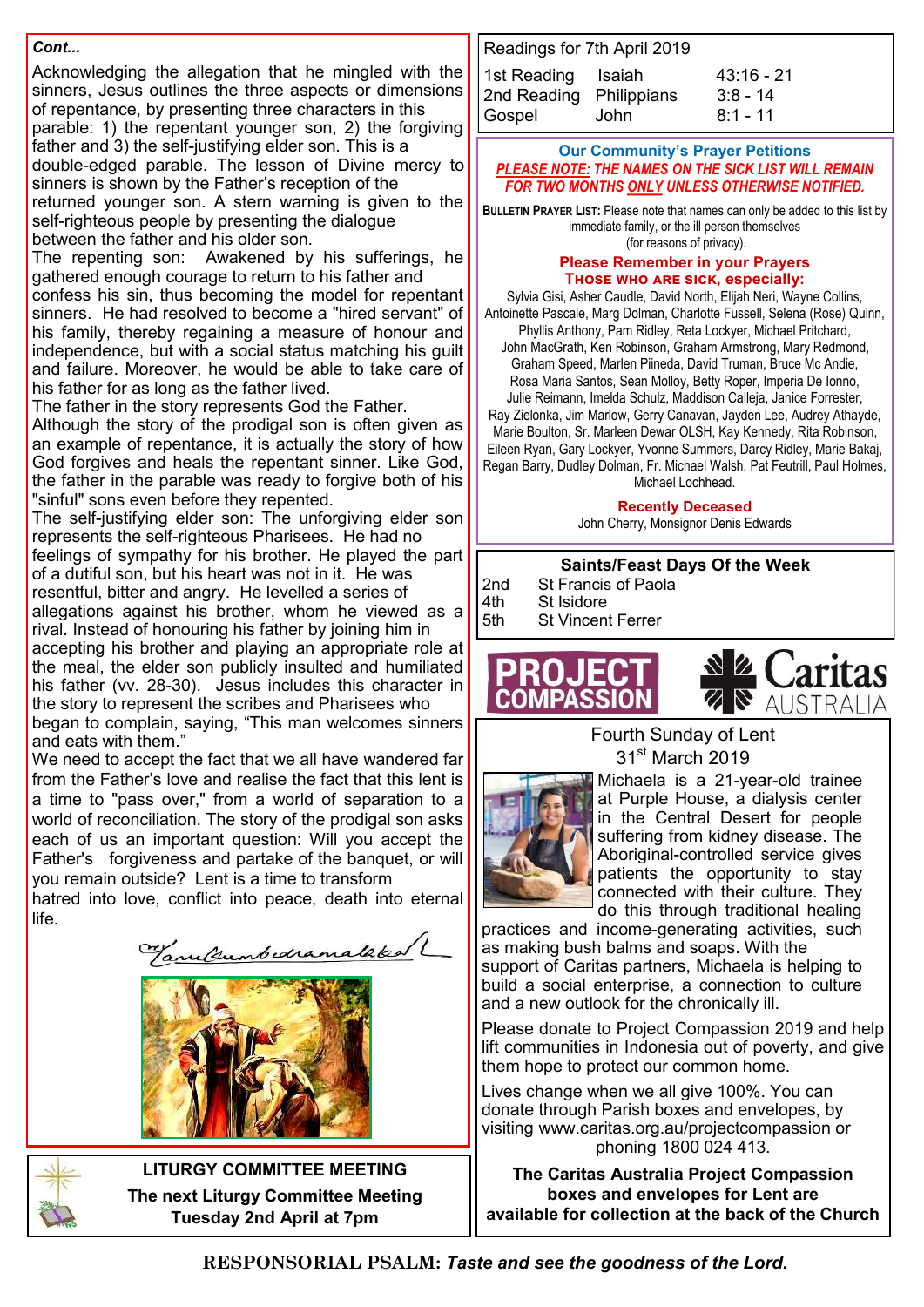#### **ST VINCENT DE PAUL HQ: 1300 729 202 from 9.00am — 1.00pm or www.vinnies.org.au**

### **St Vincent de Paul Modbury Conference**

*Lord your timeless lesson sings out in the voice of constant waves, in the wind through the trees and in the harmonies of life. Wash clean our ears to hear you, make us listen now, for we need your great wisdom to assist us in our life. Amen.*

Another relatively quiet week with only two calls, one struggling with paying a \$200 power bill, and the other making a second call for the year needing assistance with food.

Our pantry stocks are looking reasonably good, but we would appreciate any donations of:

Pasta sauce, canned mixed vegetables, canned peas/ beans and coffee.

Our freezer was boosted this week with a donation of left over scones from the March Fair at St. Francis

Xavier School, Wynn Vale. The school is conducting a clothing drive through Lent.

*It will greatly help if any or all of these items could be placed in the Vinnies' collection basket.* 

# **REACH OUT GROUP**

|                      | Tuesday 2nd April, 2019      |
|----------------------|------------------------------|
|                      | 9.15am Mass at St John XXIII |
| Reader:              | Aggie M.                     |
| Offertory:           | Pam R. & Pat C.              |
|                      | Communion: Pat H.& Rafael M. |
| Altar Server: Leo N. |                              |
|                      | .  Al_4.                     |

*Please Note After Mass Jen Sherlock will be giving a talk on Reconciliation - All welcome to attend.*



**At 12noon all welcome for Lunch at "The Highlander Hotel", 647 North East Road, Gilles Plains. Phone: 8261 5288.**



# DEVELOPMENT FUND 2019

Congratulations Jo Treadwell No. 82 Drawn by Olive McGovern

Contact: Marg Dolman 8264 1317 to be included in the draw.

#### **HAPPY BIRTHDAY APRIL BABIES**

1st Patrick North 3rd Scott Keegan, James Callery, Julie Lesniewski







### **STATIONS of the CROSS**

**Stations of the Cross on Friday Nights during Lent at HOLY TRINITY Church Para Hills, at 7-00pm** 



#### **FIRST SATURDAY MASS**

April  $6<sup>th</sup>$  2019, 9.15am HOLY TRINITY CHURCH Holy Rosary for PEACE in the world. Commencing at 8.45am with Acts of Consecration, to the Sacred Heart of Jesus and the Immaculate Heart of Mary with the Sacrament of Penance. Please bring a SINGLE flower for Our Holy Mother  *"In the end my Immaculate Heart will triumph" ( Our Lady of Fatima 1917 )*

#### Please Note Change of Mass Times During Lent at Holy Trinity

During Lent an extra Mass will be celebrated at Holy Trinity Church on Thursday mornings at 9.15am.





#### **NOVENA OF THE HOLY CLOAK OF ST JOSEPH HOLY TRINITY CHURCH**

To pray for all Families, the Priesthood and for the Protection of the Unborn Wednesday 3rd April The Novena and Rosary beginning at 6.30pm followed by Mass at 7pm concluding with Adoration of the

Blessed Sacrament with Benediction.

*"I put all my desires, cares and wishes for you in the Sacred Heart. I know it protects and guards you." (St Mary of the Cross MacKillop)*

# **Easter Triduum**

Our celebration of the events of Holy Week are a celebration of our commitment to the central event of our faith. On Holy Thursday, we gather to celebrate the Eucharist, Christ's giving of himself at the Last Supper and in his death. Jesus' giving of himself is completed in the events of Good Friday, when he surrenders to the will of the Father. The events of Holy Week are connected with each other and come to fulfilment in the great feast of Easter, that all hope of Christians is illumined in the fact that Jesus is risen. We strongly encourage all members of our parish community to celebrate all three parts of the Triduum, beginning with Holy Thursday at Holy Trinity.

**Regards** Therese Meyers [on behalf of the Liturgy Committee]

**GOSPEL ACCLAMATION:** *Praise and honour to you, Lord Jesus Christ! I will rise and go to my father and tell him: Father, I have sinned against heaven and against you. Praise and honour to you, Lord Jesus Christ!*